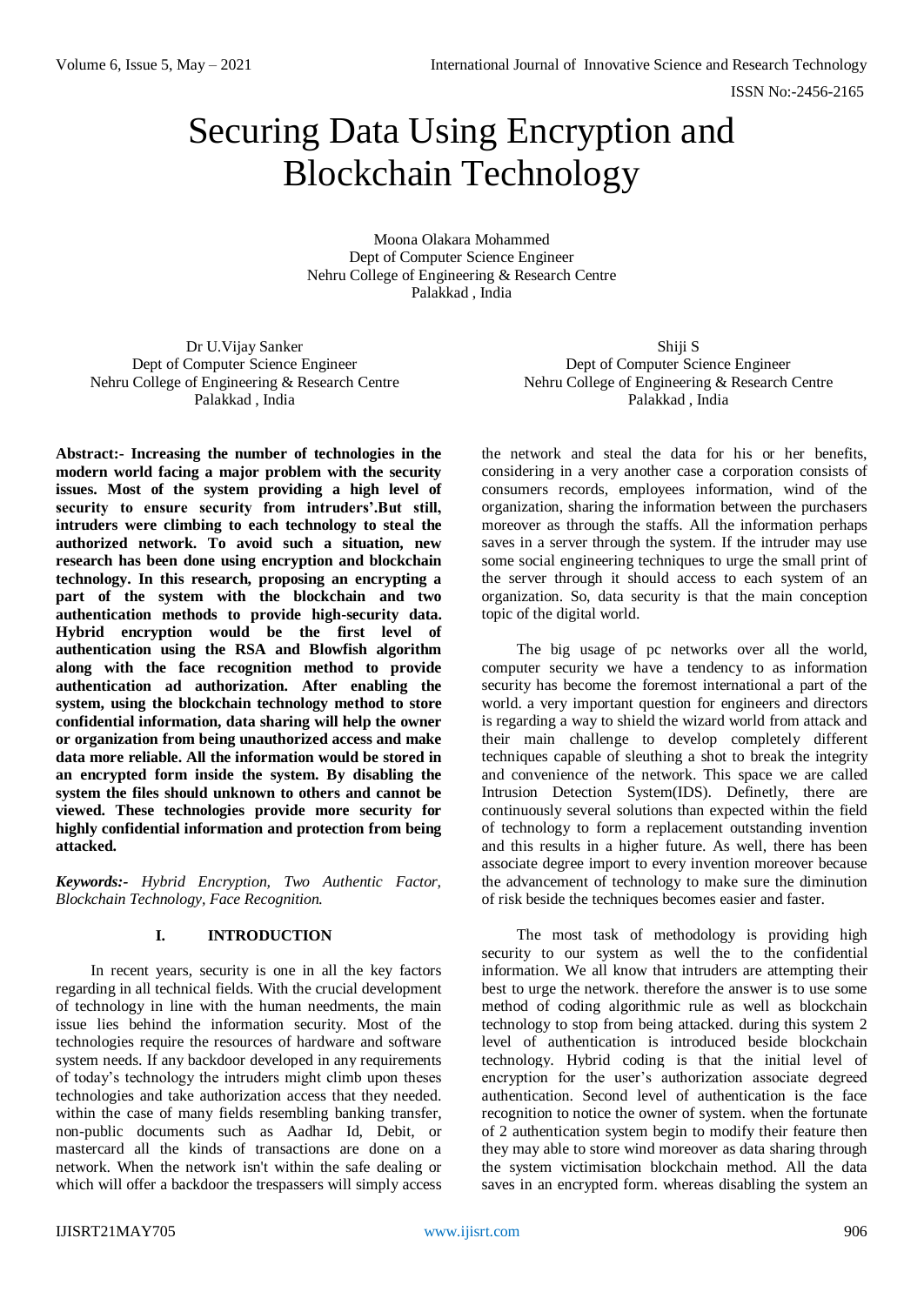outsider using the system couldnt able to decide an information that done the system. Combining these technologies offer the information integrity, confidentiality, authorization and complex security to the system. Main objective of this paper expecting to have associate degree high security that the third party couldn't access to the network while not the permission. This technique like the coding software system wherever a tiny low a part of computer system is encrypted. Implementing such strategies support numerous service in numerous domains like medical records, public services, company organizations etc. As the technologies are increasing the big scale data security enlarge with the explanation for security.

This next section shows the way to introduce this system by researching various material, section III introduce the idea of new system , section IV explains the overall and future of the system.

## **II. RELATED WORKS**

The paper researched the technology of blockchain: its architecture, consensus, and future success of blockchain[1]. A blockchain is a group of blocks, which holds a complete list of transaction records like a conventional public ledger. Each block in a blockchain consists of the block header name, Merkle root hash, timestamp, nBits, nonce, parent hash block. A digital signature in the blockchain is part of security. It has its own private and public key on both sides of users.

To solve such a situation the researcher proposed efficient and privacy-preserving traceable attribute-based encryption in the blockchain[3].To maintain the privacy for traceability in blockchain, the author proposed the nonreputation and traceability blockchain and the digital content is the grantee[]. The problem lies in the issue of the secret key as the secret key does not hold the information of the user it is shared by any user. If the secret key is revealing the source of the key cannot be discovered. The bottleneck of the existing system leaks sensitive information in the access control system. Moreover, the addition of attribute-based encryption for privacy data is still secure for data. But the decryption does not improve efficiency.

To tackle this author research a blockchain-based security architecture for distributed cloud storage[4]: As per the security, the storage capacity of large-scale data increasing in creating more and more applications. To solve the issue supporting these limited nodes with cloud services thus resulting in the compromise in the cost-reducing and integrity of data and enlarge the storage capacity. The genetic algorithm method is used for the placement of replicate files between the multiple. But the decentralized storage platform such as file coin, storage, swarm ere not considered.

The researcher resolved the issue by proposing the decentralized PoD solutions for PoD digital assets[5]: The researcher overcomes the problem of proof of delivery using smart contract and Ethereum. Digital content is successfully delivered to the consumer sold by digital content and provider. After successful delivery, the download of content

by the customer and the participating entities (owner and files) gives an incentive reward. The limitation of this research is the owner of content have the access right over the content through encryption of digital content and a review for the owner's authenticity and quality of data are not considered

# **III. METHODOLOGY**

The architecture diagram of the system shown below. The system is mainly a type of encryption software where all users or an organization could able to use as personal. The description of the system is given:



FIG 1 ARCHITECTURE

# *A. Two Authentication Mode*

Two-factor validation (2FA), once in a while alluded to as two-venture confirmation or double factor verification, is a security cycle in which user give two diverse confirmation variables to check themselves. This cycle is never really ensure both the client's qualifications and the assets the client can get to. Two-factor validation gives a more significant level of safety than verification techniques that rely upon single-factor confirmation (SFA), in which the client gives just one factor ordinarily, a secret word or password. Twofactor verification techniques depend on a client giving a secret key, just as a subsequent factor, typically either a security token or a biometric factor, like a finger impression or facial sweep.

# *A.1 User Authentication*

On dividing each phase of the system, the first phase comes under the login system where the user has to login to the system for his/ her work. As the system based on the security encryption the login system were designed with hybrid cryptosystem with combination of symmetric and asymmetric algorithm such as blow fish and RSA respectively.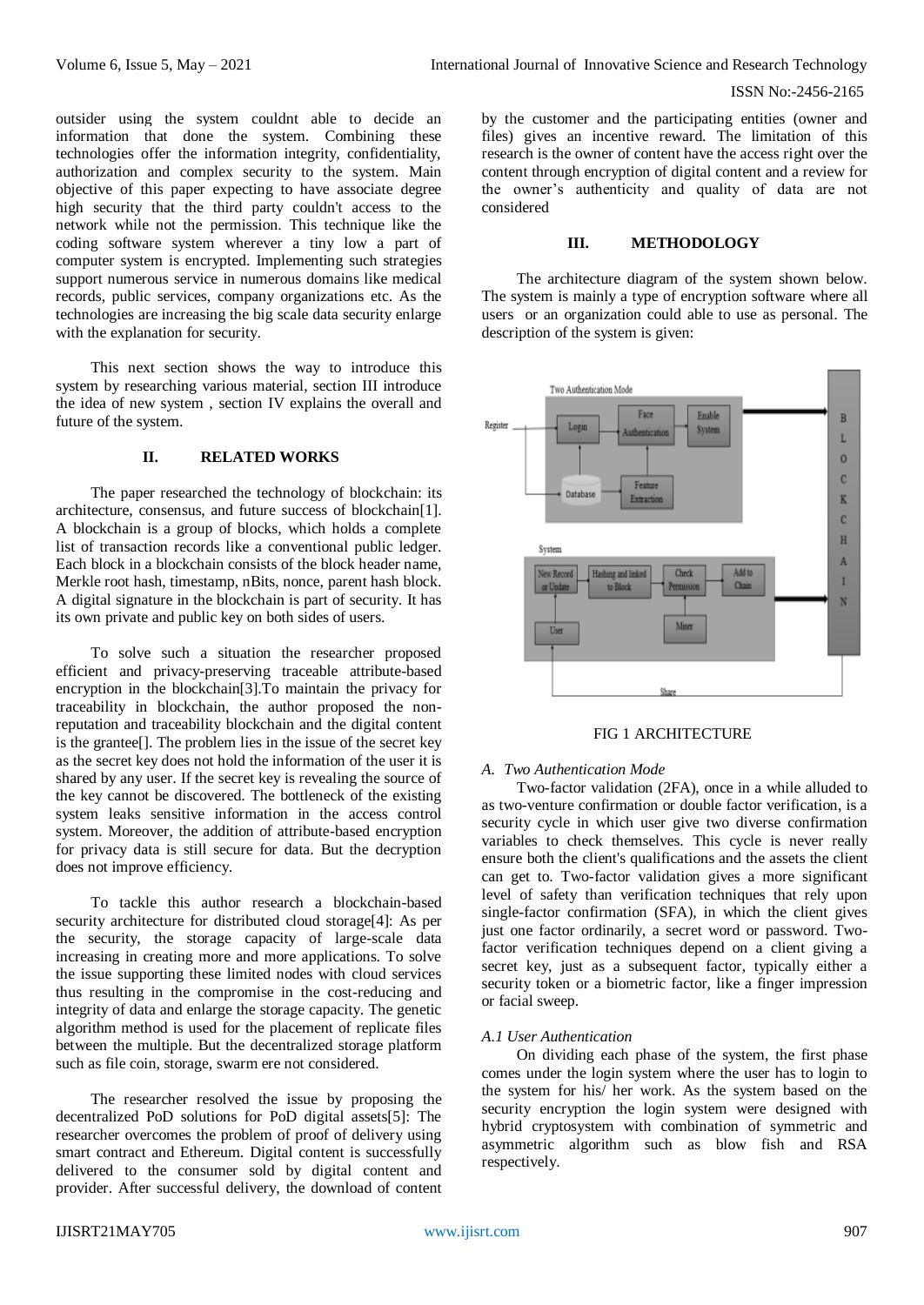

#### FIG 2 USER CREDENTIALS

The interaction begins with the asymmetric key exchange where random session key is produced by one of the gathering (initiator) in the correspondence. They utilize public key of that individual that they need to hash(encrypt) one time session key utilize the recipients public key.Now the session key is encoded it tends to be safely sends without a shift of somebody catching it and having the option to unscramble (decrypt) any resulting communication.Once the recipients gets the encoded information, they can decode it with their own private key and that they approach the symmetric encryption key that the sender was attempting to impart to them. They will at that point send a scrambled (encrypt) check message to affirm that they got right key and this is encoded utilizing a symmetric key. When the confirmation message back to the first sender they will unscramble it. On the off chance that they can effectively decode it they realize the interaction works accurately and secure the information.





#### *A.2 Face Authentication*

The second phase of the system is face recognition to enable the system properly.In this phase system would identify the owner of the system is using the software for the working purposes.Face recognition is a bio metric tool which identifies a person based on specific aspects of their physiology.Though the software can vary the process of facial recognition trends follow three steps:

# 1. Face is captured with the webcam

2. The programming at that point estimates an assortment of facial highlights called milestone or nodal focuses on the

# ISSN No:-2456-2165

face. This could incorporate the distance between the eyes, the width of the nose, profundity of eye attachment, distance from brow jawline. Each program utilizes diverse nodal focuses and may gather up to 80 distinct estimations a numerical equation which addresses your novel facial mark.

3. The facial mark is analyzes to a data set that is now enlisted. This would all be able to occur in merely second.

Facial acknowledgment framework where being consistently utilized by police to distinguish suspect in the field. A critical component of facial acknowledgment is in the space of wellbeing and security. Face acknowledgment frameworks can be utilized to distinguish individuals in photographs, video, or continuously. Law requirement may likewise utilize cell phones to recognize individuals during police stops. Face acknowledgment has been utilized to target individuals taking part in ensured discourse.



#### FIG 4 FACE RECOGNITION

#### *B. Blockchain Technology*

Blockchain is a shorthand for an entire set-up of appropriated legder advances that modified to record and track anything esteem from monetary transcation to clinical records or even a land titles.Blockchain might be a chain of squares that contain data .Blockchain might be a disseminated that is totally affable anybody..

Blockchain might be an advanced record that is acquiring huge loads of consideration and foothold as of late. Keeping record of information and exchanges are a significant piece of the business. Frequently, this data is taken care of in house or gifted an outsider like representatives, financiers, or legal advisors expanding time, cost, or both on the business. Luckily, Blockchain evades this long interaction and advances the quicker development of the exchange, through setting aside both time and cash.

#### *B.1 Permissioned Blockchain*

A Permissioned Blockchain might be an assortment of blockchain that has just related hubs that is every one of the members inside the organization are recognized. This gives a further layer of safety to the blockchain. Permissioned blockchains are blockchain networks that need admittance to be a part of. In these blockchain types, an effect layer runs on the top of the blockchain that coordinates the activities performed by the approved members. As you'll see, permissioned blockchains work totally unique in relation to that of individual and public blockchains. they're created to require the upside of blockchains without forfeiting the power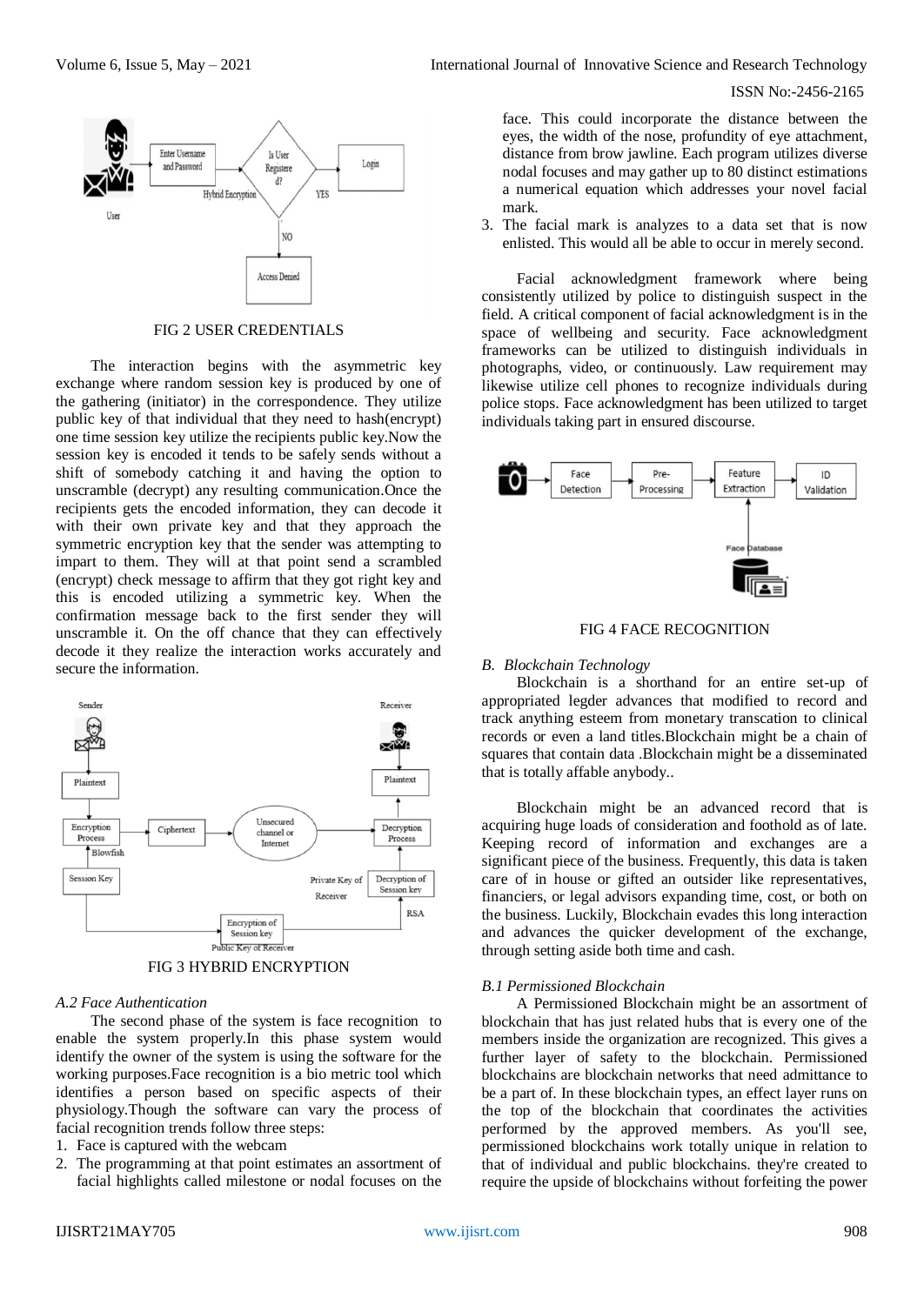part of a unified framework. Permissioned blockchains additionally are not the same as private blockchains, which license just realized hubs to take an interest inside the organization. for example, a bank could likewise be running an individual blockchain worked through an appointed number of hubs interior to the bank. Interestingly, permissioned blockchains may permit anybody to hitch an organization once their character and job are characterized.

Permissioned blockchain upholds the property of Distributed Ledger, Immutability and Consensus system. The approval inside the organization is set among the individuals for permissioned blockchain. In any case, for a Permissioned blockchain, the data should be shared among the members inside the organization. Because of this, the topic of protection emerges. Since the information should be divided between the hubs, information security and protection could be settled.



FIG 5 PERMISSION BLOCKCHAIN

## **IV. ADVANTAGES**

The basic advantage of blockchain technology provides security, immutability, traceability, and non-reputation. It allows authentication without the verification of a third party or completely processing between owner and user. Form the name itself, we get an idea of blockchain. Its small number of blocks connected in chain linked to one another by giving some hashing algorithms. The public key and private key in the blockchain are available as a partial to every authorized user. So, the system is not authorized by one person it is authorized by a different person in a link. For every technology, the main concept lies behind the security. If the security is poor, the success of technology is poor. In this system, the main task to develop high security through the combination of different methods like hybrid encryption, face recognition along blockchain technology. Various levels of authentication using hybrid encryption for user authentication and face recognition for authorization make the system complex thereby adding some other methods like blockchain technology by hashing some algorithms to make the data

more secure. The data are stored in each block chaining to other blocks the keys are linked to previous blocks of the present with hashing algorithms' is crucial to crack the system easily. Bringing out this technology in different fields like companies, medical records, bank information would have successful data security and be relaxed.

## **V. CONCLUSION**

Concluding the research, we have got an idea of today's modern technology developing the complex security. Finally, every technology uses the methods of cryptography to develop security. Encryption, key generation, and decryption is the most important part. In every encryption way of the method in each is different. This paper concept combines three methods were hybrid encryption and face detection authentication for authorization and authentication. Every technology starts with the level of authentication, how much complex we are developing on each phase that much data or confidential information are secured. In every aspect of the level, blockchain is the main trending technology. Along with the blockchain using some complex part of encryption methods like double or hybrid encryption, the system would be secured then we expected.

## **ACKNOWLEDGMENT**

This examination is upheld extraordinarily from the direction of Nehru College of Engineering and Research Center. I'm additionally thankful to endless other people who gave help and exhortation all through the venture. Yet, chiefly I am obliged to the members in this examination, who were incredibly liberal with their time and information, and who made this exploration conceivable.

#### .**REFERNCES**

- [1]. Z. Zheng, S. Xie, H. Dai, X. Chen, and H. Wang, "An overview of blockchain technology:Architecture, consensus, and future trends," in2017 IEEE international congress on bigdata (BigData congress). IEEE, 2017, pp. 557–564.
- [2]. S. Hasavari and Y. T. Song, "A secure and scalable data source for emergency medical careusing blockchain technology," in2019 IEEE17th International Conference on Software Engineering Research, Management and Applications (SERA). IEEE, 2019, pp. 71–75.
- [3]. A. Wu, Y. Zhang, X. Zheng, R. Guo, Q. Zhao, and D. Zheng, "Efficient and privacy-preserving traceable attribute-based encryption in blockchain,"Annals of Telecommunica-tions, vol. 74, no. 7-8, pp. 401–411, 2019.
- [4]. J. Li, J. Wu, and L. Chen, "Block-secure: Blockchain based scheme for secure p2p cloudstorage,"Information Sciences, vol. 465, pp. 219–231, 2018.
- [5]. H. R. Hasan and K. Salah, "Proof of delivery of digital assets using blockchain and smartcontracts,"IEEE Access, vol. 6, pp. 65 439–65 448, 2018